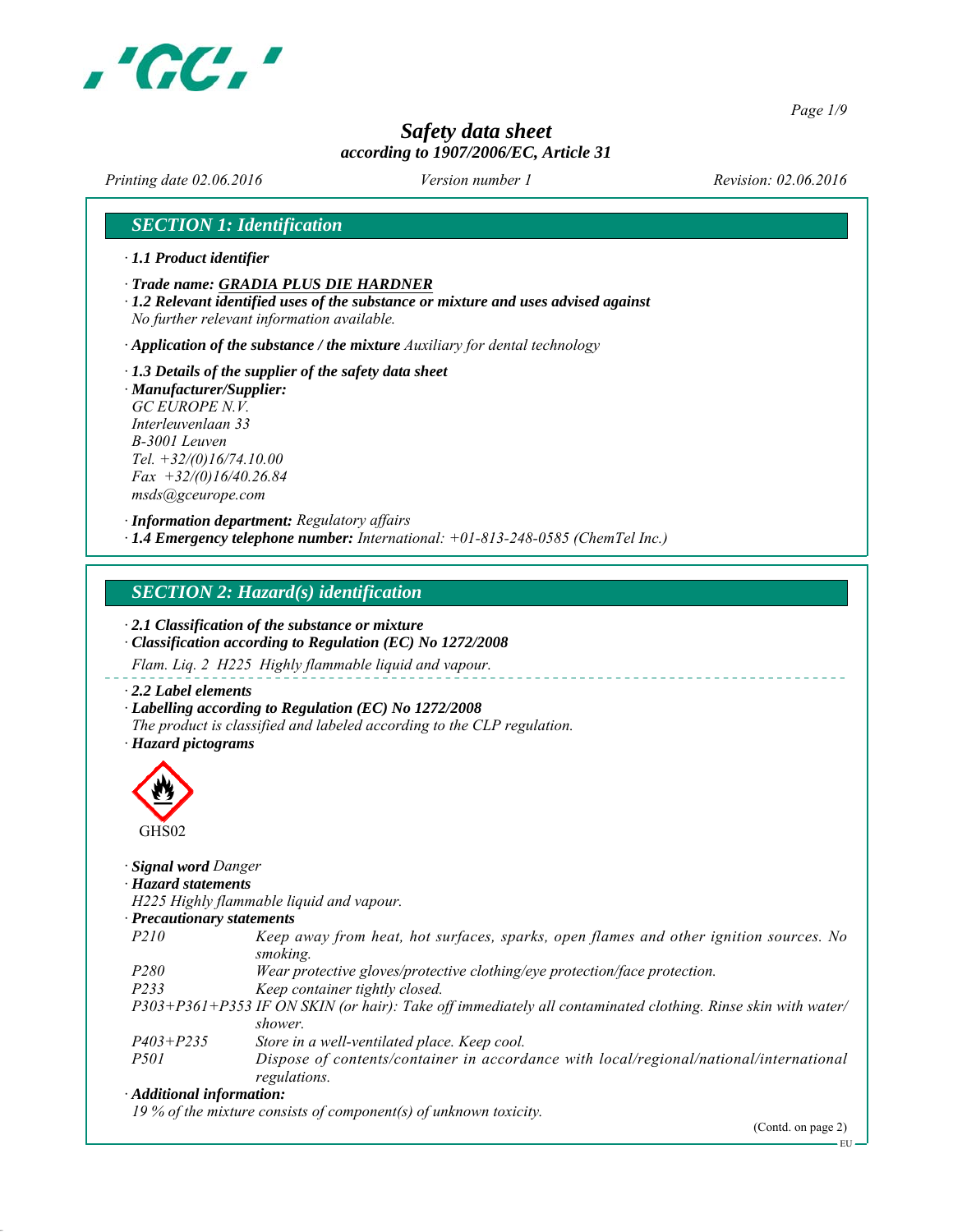*Printing date 02.06.2016 Revision: 02.06.2016 Version number 1*

(Contd. of page 1)

## *Trade name: GRADIA PLUS DIE HARDNER*

*Contains 19 % of components with unknown hazards to the aquatic environment.*

- *∙ 2.3 Other hazards*
- *∙ Results of PBT and vPvB assessment*
- *∙ PBT: Not applicable.*
- *∙ vPvB: Not applicable.*

## *SECTION 3: Composition/information on ingredients*

#### *∙ 3.2 Chemical characterization: Mixtures*

*∙ Description:*

*Only substances required to be mentioned according to Annex II of regulation 1907/2006 are listed. Information on the other substances that may be present can be obtained upon request.*

*∙ Dangerous components:*

*64-17-5 ethyl alcohol Flam. Liq. 2, H225 60-80%*

*∙ Additional information: For the wording of the listed risk phrases refer to section 16.*

## *SECTION 4: First-aid measures*

- *∙ 4.1 Description of first aid measures*
- *∙ General information: If symptoms persist consult doctor.*
- *∙ After inhalation:*

*Supply fresh air. If required, provide artificial respiration. Keep patient warm. Consult doctor if symptoms persist.*

*Take affected persons into fresh air and keep quiet.*

- *∙ After skin contact: If skin irritation continues, consult a doctor.*
- *∙ After eye contact:*

*Rinse opened eye for several minutes under running water. If symptoms persist, consult a doctor.*

*∙ After swallowing:*

*Rinse out mouth and then drink plenty of water.*

*If symptoms persist consult doctor.*

*∙ 4.2 Most important symptoms and effects, both acute and delayed No further relevant information available.*

*∙ 4.3 Indication of any immediate medical attention and special treatment needed*

*No further relevant information available.*

## *SECTION 5: Fire-fighting measures*

- *∙ 5.1 Extinguishing media*
- *∙ Suitable extinguishing agents: CO2, sand, extinguishing powder. Do not use water.*
- *∙ For safety reasons unsuitable extinguishing agents: Water*
- *∙ 5.2 Special hazards arising from the substance or mixture*
- *Formation of toxic gases is possible during heating or in case of fire.*
- *∙ 5.3 Advice for firefighters*
- *∙ Protective equipment: Wear self-contained respiratory protective device.*
- *∙ Additional information*

*Dispose of fire debris and contaminated fire fighting water in accordance with official regulations.*

(Contd. on page 3)

EU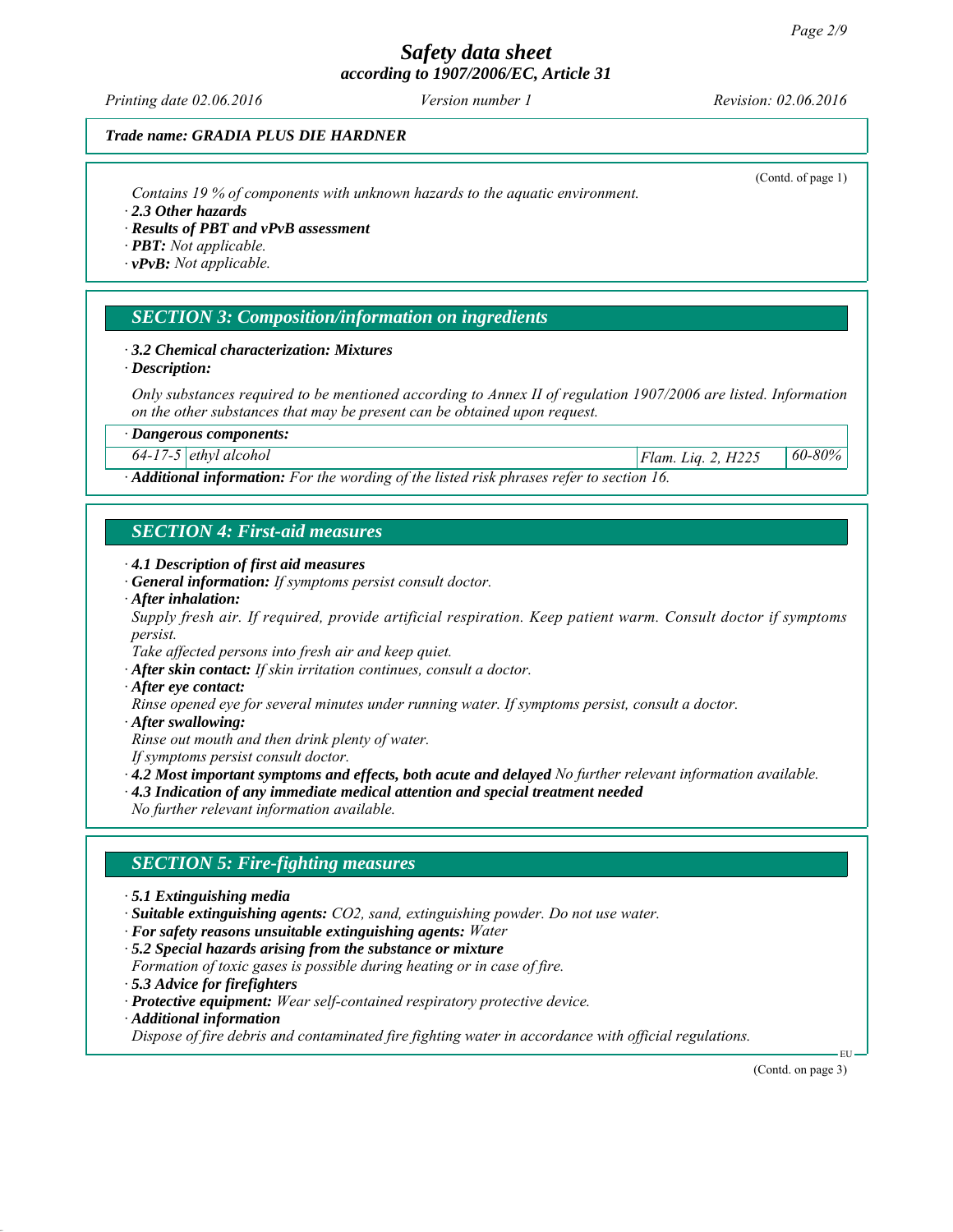*Printing date 02.06.2016 Revision: 02.06.2016 Version number 1*

## *Trade name: GRADIA PLUS DIE HARDNER*

(Contd. of page 2)

## *SECTION 6: Accidental release measures*

*∙ 6.1 Personal precautions, protective equipment and emergency procedures Remove persons from danger area. Keep away from ignition sources Wear protective clothing. ∙ 6.2 Environmental precautions: Do not allow product to reach sewage system or any water course. Inform respective authorities in case of seepage into water course or sewage system. Do not allow to penetrate the ground/soil. In case of seepage into the ground inform responsible authorities. ∙ 6.3 Methods and material for containment and cleaning up: Ensure adequate ventilation. Absorb liquid components with liquid-binding material. Dispose of the collected material according to regulations. ∙ 6.4 Reference to other sections See Section 7 for information on safe handling. See Section 8 for information on personal protection equipment.*

*See Section 13 for disposal information.*

#### *SECTION 7: Handling and storage*

*∙ 7.1 Precautions for safe handling No special precautions are necessary if used correctly.*

*∙ Information about protection against explosions and fires: Keep ignition sources away - Do not smoke.*

*Protect against electrostatic charges.*

*Do not spray on a naked flame or any incandescent material.*

*∙ 7.2 Conditions for safe storage, including any incompatibilities*

*∙ Storage:*

*∙ Requirements to be met by storerooms and receptacles: Store in a cool location.*

*Store only in unopened original receptacles.*

- *∙ Information about storage in one common storage facility: Store away from foodstuffs.*
- *∙ Further information about storage conditions:*
- *Keep receptacle tightly sealed.*

*Store in cool, dry conditions in well sealed receptacles. Protect from heat and direct sunlight.*

*Store in a cool place.*

*∙ 7.3 Specific end use(s) No further relevant information available.*

## *SECTION 8: Exposure controls/personal protection*

*∙ Additional information about design of technical systems: No further data; see item 7.*

*∙ 8.1 Control parameters*

*∙ Components with limit values that require monitoring at the workplace:*

*The product does not contain any relevant quantities of materials with critical values that have to be monitored at the workplace.*

*∙ Additional information: The lists that were valid during the creation were used as basis.*

(Contd. on page 4)

EU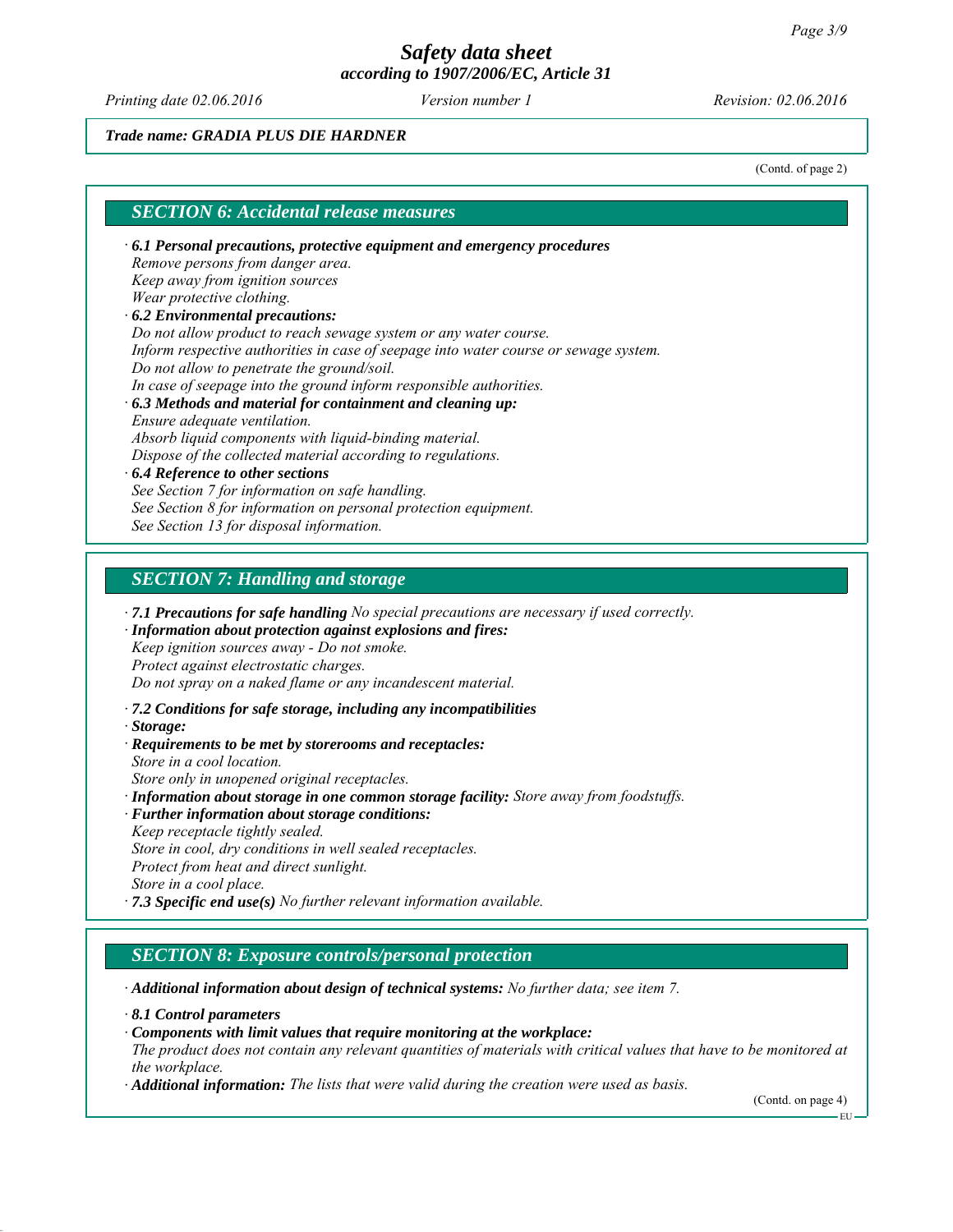*Printing date 02.06.2016 Revision: 02.06.2016 Version number 1*

## *Trade name: GRADIA PLUS DIE HARDNER*

(Contd. of page 3)

EU

#### *∙ 8.2 Exposure controls*

## *∙ Personal protective equipment:*

- *∙ General protective and hygienic measures: The usual precautionary measures for handling chemicals should be followed.*
- *Wash hands before breaks and at the end of work.*
- *∙ Breathing equipment: Suitable respiratory protective device recommended.*
- *∙ Protection of hands: Protective gloves*
- *∙ Material of gloves*

*The selection of the suitable gloves does not only depend on the material, but also on further marks of quality and varies from manufacturer to manufacturer. As the product is a preparation of several substances, the resistance of the glove material can not be calculated in advance and has therefore to be checked prior to the application.*

*∙ Penetration time of glove material*

*The exact break through time has to be found out by the manufacturer of the protective gloves and has to be observed.*

*∙ Eye protection:*



*Tightly sealed goggles*

| <b>SECTION 9: Physical and chemical properties</b>                                                          |                                               |  |
|-------------------------------------------------------------------------------------------------------------|-----------------------------------------------|--|
| · 9.1 Information on basic physical and chemical properties<br>· General Information<br>$\cdot$ Appearance: |                                               |  |
| Form:                                                                                                       | Liquid                                        |  |
| Color:                                                                                                      | Clear                                         |  |
| $\cdot$ Odor:                                                                                               | Characteristic                                |  |
| $\cdot$ Odor threshold:                                                                                     | Not determined.                               |  |
| $\cdot$ pH-value:                                                                                           | Not determined.                               |  |
| · Change in condition<br><b>Melting point/Melting range:</b><br><b>Boiling point/Boiling range:</b>         | <b>Undetermined</b><br>Undetermined.          |  |
| · Flash point:                                                                                              | $13 \text{°C}$                                |  |
| · Flammability (solid, gaseous):                                                                            | Not applicable.                               |  |
| · Ignition temperature:                                                                                     | <b>Undetermined</b>                           |  |
| $\cdot$ Decomposition temperature:                                                                          | Not determined.                               |  |
| $\cdot$ Auto igniting:                                                                                      | Product is not selfigniting.                  |  |
| · Danger of explosion:                                                                                      | Product does not present an explosion hazard. |  |
| $\cdot$ Explosion limits:<br>Lower:<br><b>Upper:</b>                                                        | 3.5 Vol $\%$<br>$15.0$ Vol $%$                |  |
| $\cdot$ Vapor pressure:                                                                                     | Not determined.                               |  |
| $\cdot$ Density:                                                                                            | Not determined.                               |  |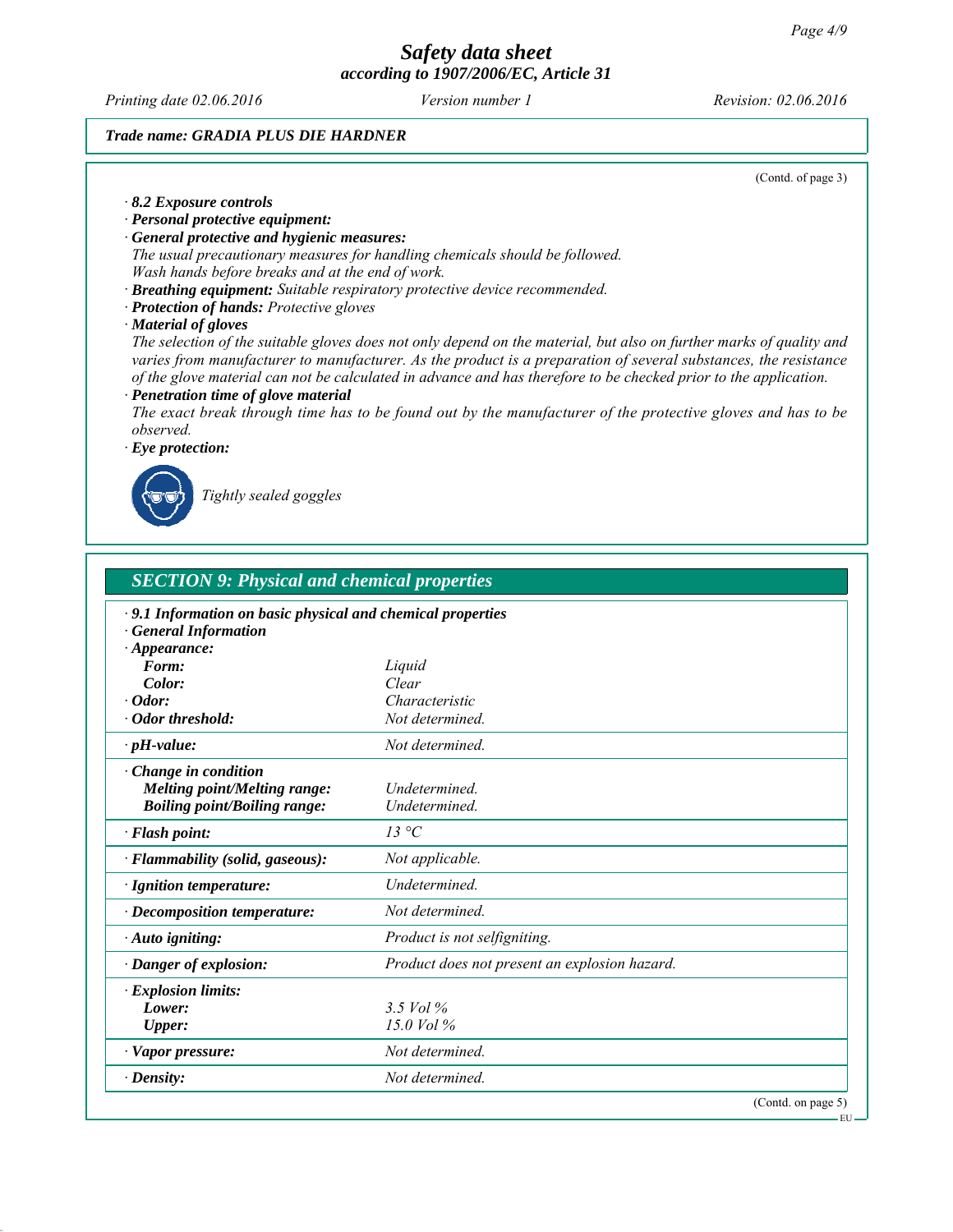*Printing date 02.06.2016 Revision: 02.06.2016 Version number 1*

#### *Trade name: GRADIA PLUS DIE HARDNER*

|                                                            |                                            | (Contd. of page 4) |
|------------------------------------------------------------|--------------------------------------------|--------------------|
| $\cdot$ Relative density                                   | Not determined.                            |                    |
| $\cdot$ Vapor density                                      | Not determined.                            |                    |
| $\cdot$ Evaporation rate                                   | Not determined.                            |                    |
| · Solubility in / Miscibility with                         |                                            |                    |
| Water:                                                     | <i>Insoluble.</i>                          |                    |
| · Partition coefficient (n-octanol/water): Not determined. |                                            |                    |
| $\cdot$ Viscosity:                                         |                                            |                    |
| Dynamic:                                                   | Not determined.                            |                    |
| Kinematic:                                                 | Not determined.                            |                    |
| $\cdot$ Solvent content:                                   |                                            |                    |
| Organic solvents:                                          | 76.0 %                                     |                    |
| $VOC$ (EC)                                                 | 760,0 g/l                                  |                    |
| $\cdot$ 9.2 Other information                              | No further relevant information available. |                    |

## *SECTION 10: Stability and reactivity*

*∙ 10.1 Reactivity No further relevant information available.*

*∙ 10.2 Chemical stability*

*∙ Thermal decomposition / conditions to be avoided: No decomposition if used according to specifications.*

*∙ 10.3 Possibility of hazardous reactions No dangerous reactions known.*

*∙ 10.4 Conditions to avoid No further relevant information available.*

*∙ 10.5 Incompatible materials: No further relevant information available.*

*∙ 10.6 Hazardous decomposition products: No dangerous decomposition products known.*

## *SECTION 11: Toxicological information*

*∙ 11.1 Information on toxicological effects*

*∙ Acute toxicity: Based on available data, the classification criteria are not met.*

#### *∙ LD/LC50 values that are relevant for classification:*

*64-17-5 ethyl alcohol*

| Oral | LD50 | 7060 mg/kg (rat $(f+m)$ )                      |
|------|------|------------------------------------------------|
|      |      | Inhalative $ LCS0/4 h  20000$ mg/l (rat (f+m)) |

*∙ Primary irritant effect:*

*∙ on the skin: Based on available data, the classification criteria are not met.*

*∙ on the eye: Based on available data, the classification criteria are not met.*

*∙ Sensitization: Based on available data, the classification criteria are not met.*

*∙ Additional toxicological information:*

*∙ Carcinogenic categories*

*∙ IARC (International Agency for Research on Cancer)*

*64-17-5 ethyl alcohol 1* 

*∙ NTP (National Toxicology Program)*

*None of the ingredients is listed.*

## *∙ OSHA-Ca (Occupational Safety & Health Administration)*

*None of the ingredients is listed.*

*∙ Repeated dose toxicity No further relevant information available.*

(Contd. on page 6)

EU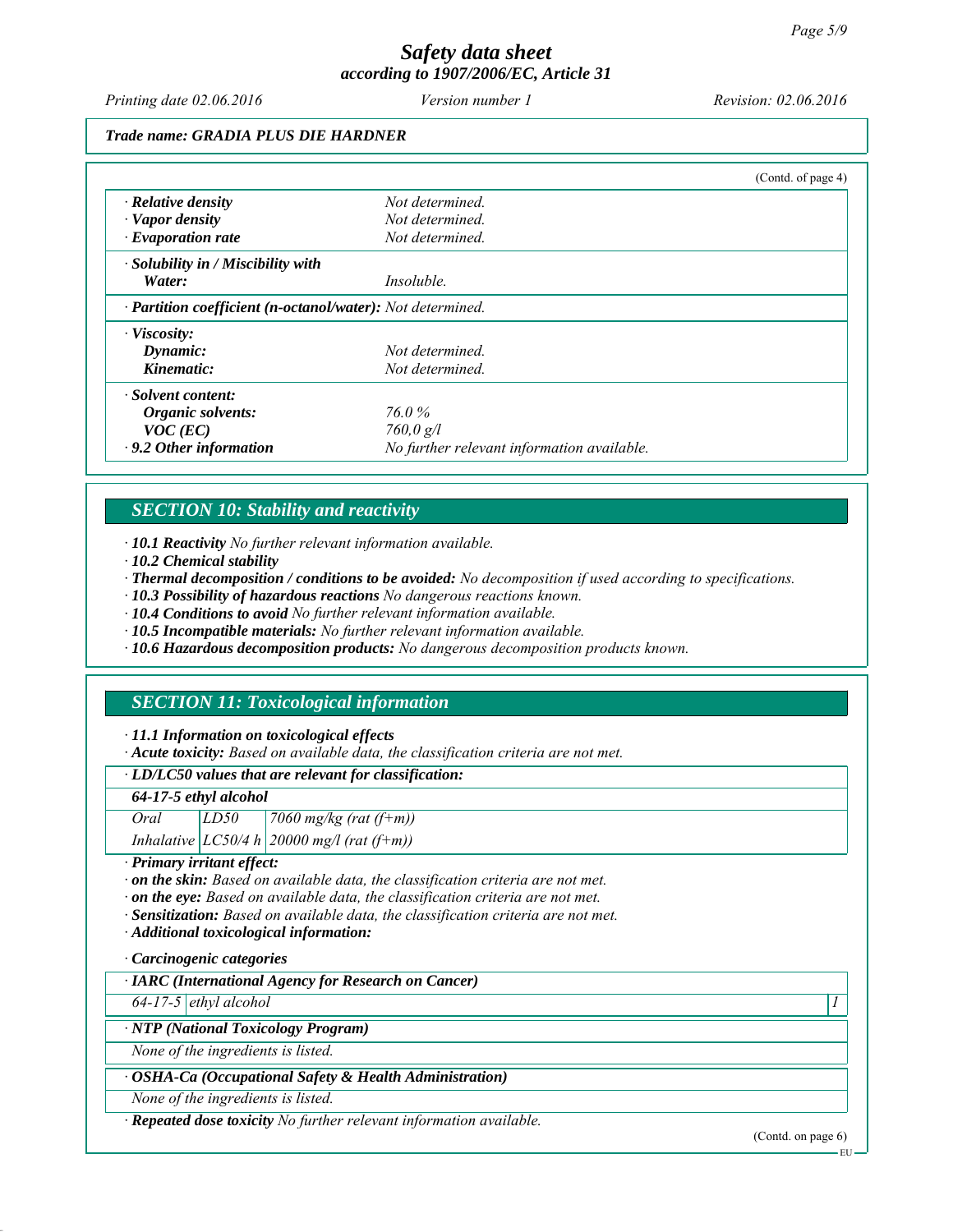# *Safety data sheet*

*according to 1907/2006/EC, Article 31*

*Printing date 02.06.2016 Revision: 02.06.2016 Version number 1*

(Contd. of page 5)

## *Trade name: GRADIA PLUS DIE HARDNER*

*∙ CMR effects (carcinogenity, mutagenicity and toxicity for reproduction)*

*No further relevant information available.*

*∙ Germ cell mutagenicity Based on available data, the classification criteria are not met.*

*∙ Carcinogenicity Based on available data, the classification criteria are not met.*

- *∙ Reproductive toxicity Based on available data, the classification criteria are not met.*
- *∙ STOT-single exposure Based on available data, the classification criteria are not met.*
- *∙ STOT-repeated exposure Based on available data, the classification criteria are not met.*
- *∙ Aspiration hazard Based on available data, the classification criteria are not met.*

## *SECTION 12: Ecological information*

*∙ 12.1 Toxicity*

- *∙ Aquatic toxicity: No further relevant information available.*
- *∙ 12.2 Persistence and degradability No further relevant information available.*
- *∙ 12.3 Bioaccumulative potential No further relevant information available.*
- *∙ 12.4 Mobility in soil No further relevant information available.*
- *∙ Additional ecological information:*

*∙ General notes:*

*Water hazard class 3 (Self-assessment): extremely hazardous for water*

*Do not allow product to reach ground water, water course or sewage system, even in small quantities.*

*Danger to drinking water if even extremely small quantities leak into the ground.*

*∙ 12.5 Results of PBT and vPvB assessment*

*∙ PBT: Not applicable.*

*∙ vPvB: Not applicable.*

*∙ 12.6 Other adverse effects No further relevant information available.*

## *SECTION 13: Disposal considerations*

*∙ 13.1 Waste treatment methods*

*∙ Recommendation:*

*Must not be disposed of together with household garbage. Do not allow product to reach sewage system.*

#### *∙ European waste catalogue*

| 18 00 00   WASTES FROM HUMAN OR ANIMAL HEALTH CARE AND/OR RELATED RESEARCH (except       |
|------------------------------------------------------------------------------------------|
| kitchen and restaurant wastes not arising from immediate health care)                    |
| 18 01 00 wastes from natal care, diagnosis, treatment or prevention of disease in humans |
| 18 01 06* chemicals consisting of or containing hazardous substances                     |

*∙ Uncleaned packagings:*

*∙ Recommendation: Disposal must be made according to official regulations.*

| $\cdot$ 14.1 UN-Number               |                               |  |
|--------------------------------------|-------------------------------|--|
| $\cdot$ ADR, IMDG, IATA              | <i>UN1170</i>                 |  |
| $\cdot$ 14.2 UN proper shipping name |                               |  |
| $\cdot$ DOT, IATA                    | Ethanol mixture               |  |
| $\cdot$ ADR                          | 1170 ETHANOL SOLUTION mixture |  |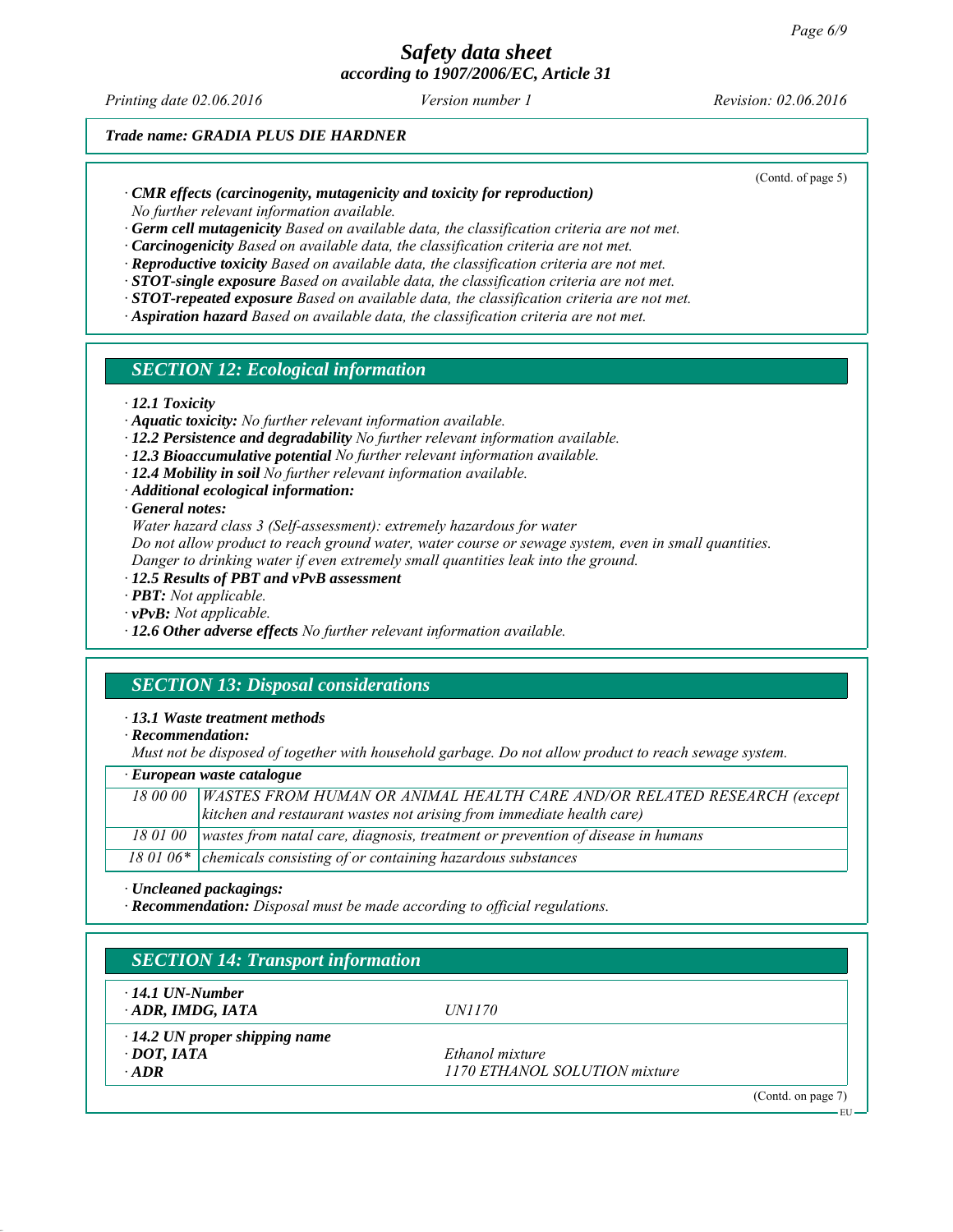*Printing date 02.06.2016 Revision: 02.06.2016 Version number 1*

## *Trade name: GRADIA PLUS DIE HARDNER*

|                                                                     | (Contd. of page 6)                               |
|---------------------------------------------------------------------|--------------------------------------------------|
| $\cdot$ IMDG                                                        | ETHANOL SOLUTION mixture                         |
| · 14.3 Transport hazard class(es)                                   |                                                  |
| $\cdot$ <i>ADR</i>                                                  |                                                  |
|                                                                     |                                                  |
|                                                                     |                                                  |
| · Class                                                             | 3 (F1) Flammable liquids                         |
| $\cdot$ Label                                                       | $\overline{3}$                                   |
| · IMDG, IATA                                                        |                                                  |
|                                                                     |                                                  |
| $\cdot$ Class                                                       | 3 Flammable liquids                              |
| $\cdot$ Label                                                       | 3                                                |
| · 14.4 Packing group                                                |                                                  |
| ADR, IMDG, IATA                                                     | $I\!I$                                           |
| · 14.5 Environmental hazards:                                       |                                                  |
| · Marine pollutant:                                                 | N <sub>o</sub>                                   |
| $\cdot$ 14.6 Special precautions for user                           | Warning: Flammable liquids                       |
| · Danger code (Kemler):                                             | 33                                               |
| <b>EMS Number:</b>                                                  | $F-E,S-D$                                        |
| <b>Stowage Category</b>                                             | A                                                |
| · 14.7 Transport in bulk according to Annex II of                   |                                                  |
| <b>MARPOL73/78 and the IBC Code</b>                                 | Not applicable.                                  |
| · Transport/Additional information:                                 |                                                  |
|                                                                     |                                                  |
| $\cdot$ ADR                                                         | 1L                                               |
| $\cdot$ Limited quantities (LQ)<br>$\cdot$ Excepted quantities (EQ) | Code: E2                                         |
|                                                                     | Maximum net quantity per inner packaging: 30 ml  |
|                                                                     | Maximum net quantity per outer packaging: 500 ml |
| <b>Transport category</b>                                           | 2                                                |
| · Tunnel restriction code                                           | D/E                                              |
| $\cdot$ IMDG                                                        |                                                  |
| $\cdot$ Limited quantities (LQ)                                     | 1L                                               |
| $\cdot$ Excepted quantities (EQ)                                    | Code: E2                                         |
|                                                                     | Maximum net quantity per inner packaging: 30 ml  |
|                                                                     | Maximum net quantity per outer packaging: 500 ml |
| · UN "Model Regulation":                                            | UN 1170 ETHANOL SOLUTION MIXTURE, 3, II          |

(Contd. on page 8)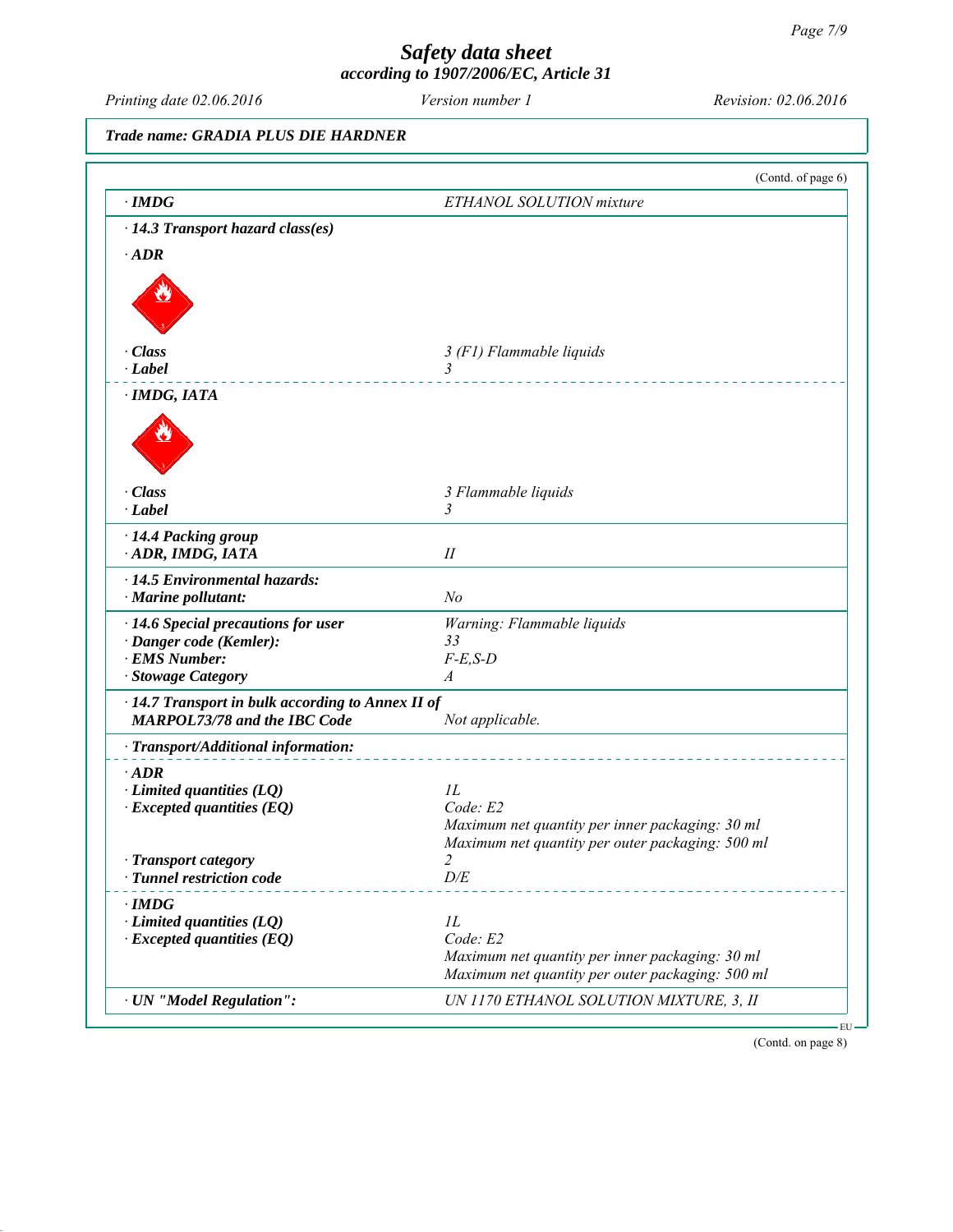*Printing date 02.06.2016 Revision: 02.06.2016 Version number 1*

## *Trade name: GRADIA PLUS DIE HARDNER*

(Contd. of page 7)

# *SECTION 15: Regulatory information ∙ 15.1 Safety, health and environmental regulations/legislation specific for the substance or mixture ∙ Sara ∙ Section 355 (extremely hazardous substances): None of the ingredients is listed. ∙ Section 313 (Specific toxic chemical listings): None of the ingredients is listed. ∙ TSCA (Toxic Substances Control Act): 64-17-5 ethyl alcohol ∙ Proposition 65 ∙ Chemicals known to cause cancer: None of the ingredients is listed. ∙ Chemicals known to cause reproductive toxicity for females: None of the ingredients is listed. ∙ Chemicals known to cause reproductive toxicity for males: None of the ingredients is listed. ∙ Chemicals known to cause developmental toxicity: 64-17-5 ethyl alcohol ∙ Carcinogenic categories ∙ EPA (Environmental Protection Agency) None of the ingredients is listed. ∙ TLV (Threshold Limit Value established by ACGIH) 64-17-5 ethyl alcohol A3 ∙ MAK (German Maximum Workplace Concentration) 64-17-5 ethyl alcohol 5 ∙ NIOSH-Ca (National Institute for Occupational Safety and Health) None of the ingredients is listed.*

*∙ Directive 2012/18/EU*

*∙ Named dangerous substances - ANNEX I None of the ingredients is listed.*

*∙ Seveso category P5c FLAMMABLE LIQUIDS*

- *∙ Qualifying quantity (tonnes) for the application of lower-tier requirements 5,000 t*
- *∙ Qualifying quantity (tonnes) for the application of upper-tier requirements 50,000 t*
- *∙ 15.2 Chemical safety assessment: A Chemical Safety Assessment has not been carried out.*

## *SECTION 16: Other information*

*∙ Relevant phrases*

- *H225 Highly flammable liquid and vapour.*
- *∙ Classification according to Regulation (EC) No 1272/2008 Calculation method*
- *∙ Department issuing MSDS: Regulatory affairs*
- *∙ Contact: msds@gceurope.com*

(Contd. on page 9)

EU